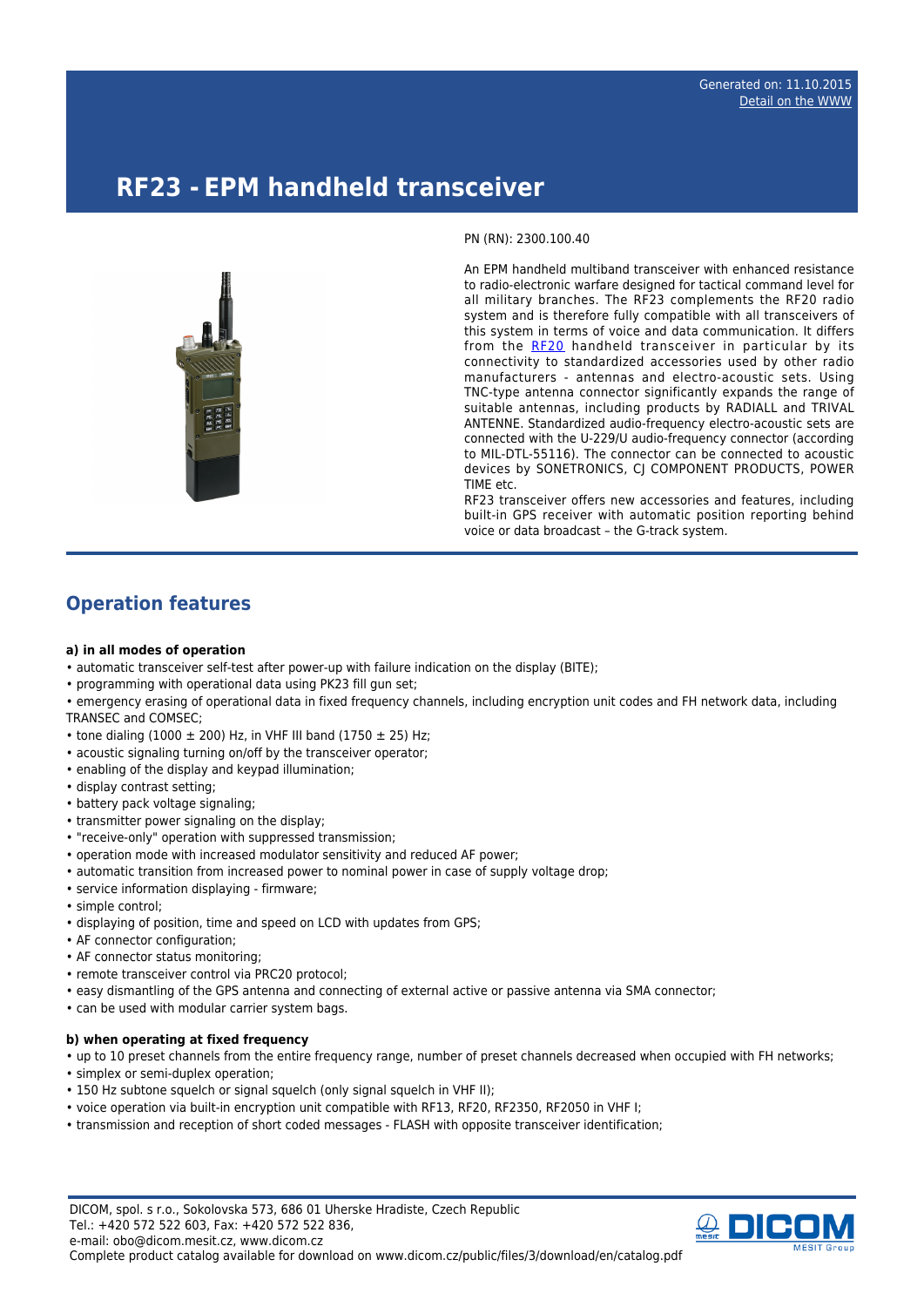- programming of radio channel parameters from the keypad;
- preset channel scanning;
- data transmission according to MIL-STD-188-220 (NET);
- operation frequency setting in 6.25 kHz, 8.33 kHz, 25 kHz or 1 MHz step;
- bandwidth for 16 kbit/s digital transmission of voice and data according to STANAG 4204, 2nd edition.

#### **c) in FH mode**

- up to 6 preset networks;
- operation in the 30.000 MHz to 87.975 MHz frequency band;
- secure TRANSEC operation and encrypted COMSEC operation;
- simplex or semi-duplex operation with frequency hopping;
- compatible with RF20, RF2350, RF2050 transceivers;
- selectable frequency hopping operating mode FH, DFF, FCS, MIX and IFF with rapid transition to HLC/HLG or HLA;
- communication on the channel with a continuous carrier;
- establishing of communication with transceivers in fixed frequency operation mode through HLC/HLG monitoring;
- 121.500 MHz (HLA) frequency monitoring and transition to HLA with suppressed transmission;
- late net entry with synchronization request;
- master transceiver switching according to the network situation;
- transmission of warning message to all network participants;
- mutual authentication;
- selective communication of MASTER with a selected SLAVE transceiver;
- send and receive short text messages with a maximum length of 156 characters;
- preparation, saving and reading of up to 10 short text messages;
- transmission over notification (BREAK IN) by all transceivers;
- INTERLEAVING switching off for close-to-the-limits communication;
- data transmission at adjustable rates 7100 bit/s, 4800 bit/s and 2400 bit/s (P2P);
- data transmission according to MIL-STD-188-220 (NET);
- G-track, sending position reports via radio channel;
- own position sending by SMS.

# **Technical parameters**

| Frequency range                                             | 25,0000 MHz to 145,9875 MHz                   |
|-------------------------------------------------------------|-----------------------------------------------|
| Nominal input output impedance                              | 50 $\Omega$                                   |
| Frequency ranges                                            |                                               |
| <b>HF</b>                                                   | 25,000 MHz to 29,975 MHz                      |
| VHF I                                                       | 30,000 MHz to 108,000 MHz                     |
| VHF II                                                      | 117.975 MHz to 140.000 MHz                    |
| <b>VHF III</b>                                              | 140.025 MHz to 145.9875 MHz                   |
| Modulation type                                             |                                               |
| HF.                                                         | FM                                            |
| VHF I                                                       | FM                                            |
| VHF II                                                      | AM                                            |
| <b>VHF III</b>                                              | FM                                            |
| Channel spacing                                             |                                               |
| HF                                                          | 25 kHz                                        |
| VHF I                                                       | 25 kHz; 12.5 kHz; 6.25 kHz                    |
| VHF II                                                      | 25 kHz; 8.33 kHz                              |
| <b>VHF III</b>                                              | 25 kHz; 12.5 kHz                              |
| Number of operation channels at 25 kHz channel spacing      |                                               |
| HF.                                                         | 200                                           |
| VHF I                                                       | 3121                                          |
| VHF II                                                      | 882                                           |
| <b>VHF III</b>                                              | 239                                           |
| Preset channels                                             | 10                                            |
| Number of channels monitored in all special operation modes | 3 (two selectable, third fixed - 121.500 MHz) |

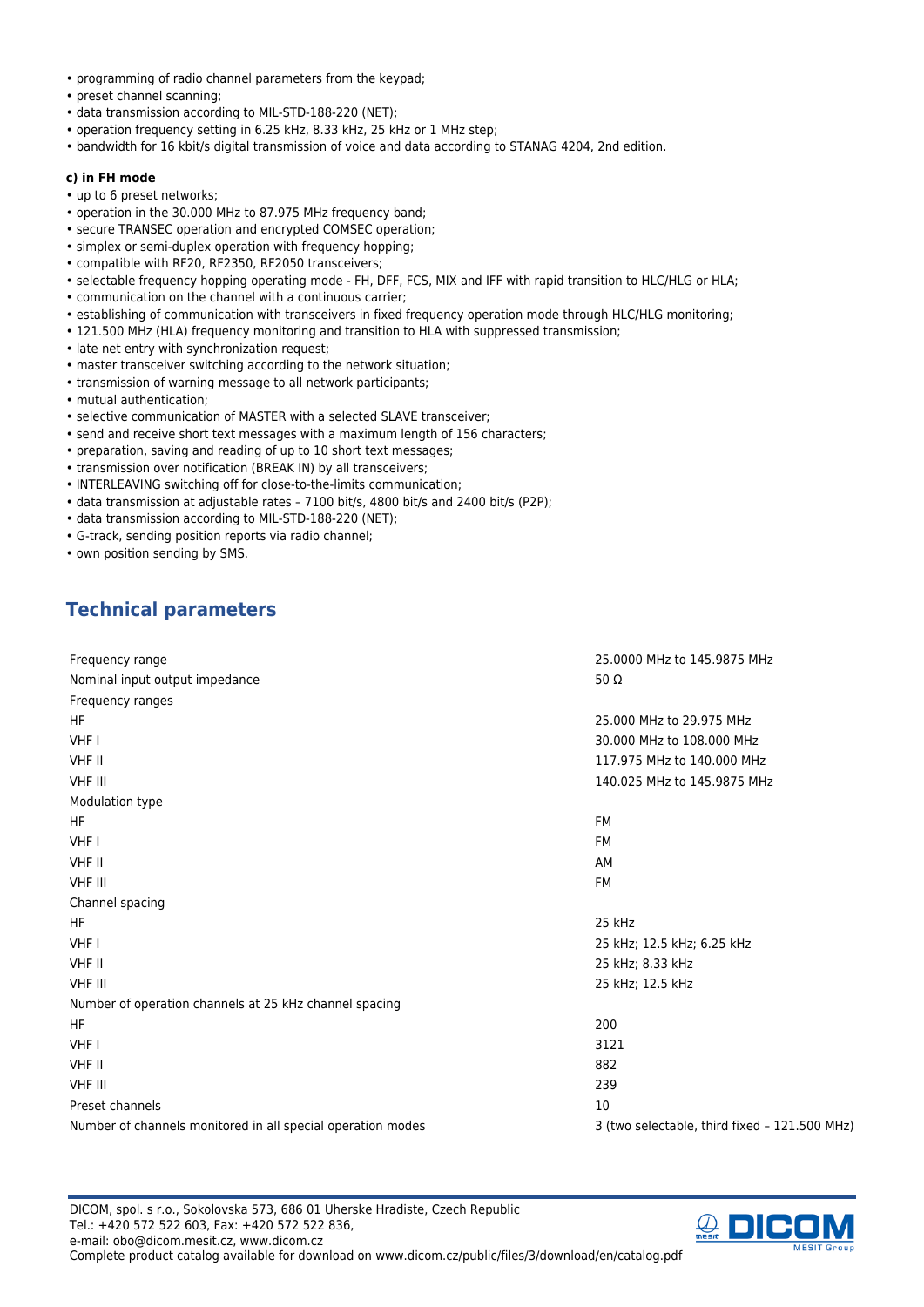Maximum number of programmable networks 6 Nominal supply voltage 7.4 V Limit supply voltage 6.5 V to 9.5 V Frequency band with special modes of operation 30.000 MHz to 87.975 MHz Types of special operation modes FH frequency hopping DFF digital fixed frequency FCS **free** channel search MIX mixed operation FH and FCS **IFF** iso-fixed frequency Time to initial synchronization max. 5 s Synchronization hold with transceiver off and battery pack attached min. 48 h Synchronization hold with battery pack disconnected min. 50 s Hopping rate and the state of the state of the state of the state of the state of the state of the state of the state of the state of the state of the state of the state of the state of the state of the state of the state Transceiver power consumption - transmission (nominal power) 1.6 A - transmission (reduced power) 0.65 A - transmission (increased power) 3.2 A - reception 0.25 A - stand-by 0.18 A Operating time (transmission  $[2 \text{ W}]$  : reception : stand-by =  $1:1:10$ ) - with LP1302 min. 14 h - with LP20 min. 26 h TRANSMITTER PARAMETERS Nominal power of FM transmitter 2 W Nominal power of AM transmitter 1 W Reduced power of FM transmitter 0.2 W Reduced power of AM transmitter 0.1 W Increased power of FM transmitter 6 NM and the SNM and the SNM and SNM and SNM and SNM and SNM and SNM and SNM  $\sim$  5 W Harmonics suppression and the state of the state of the state of the state of the state of the state of the state of the state of the state of the state of the state of the state of the state of the state of the state of t Spurious suppression at mistuning  $> 25$  kHz min. 60 dB RECEIVER PARAMETERS Sensitivity 6.5 μV at 12 dB SINAD Non-linear distortion factor  $10\%$ Loudspeaker output power 200 mW/8 Ω Audio bandwidth narrow band 300 Hz to 3000 Hz to 3000 Hz to 3000 Hz to 3000 Hz to 3000 Hz to 3000 Hz to 3000 Hz to 3000 Hz to 3000 Hz to 3000 Hz to 3000 Hz to 3000 Hz to 3000 Hz to 3000 Hz to 3000 Hz to 3000 Hz to 3000 Hz to 3000 Hz to 30 wide band 10 Hz to 11000 Hz MECHANICAL PROPERTIES AND RESISTANCE Resistance to immersion to the contract of the contract of the contract of the contract of the contract of the contract of the contract of the contract of the contract of the contract of the contract of the contract of the Operating temperature range  $-40 \degree$ C to +70  $\degree$ C Transceiver dimensions with the battery pack LP1302 97 mm x 217 mm x 44 mm [w x h x d] Battery pack dimensions LP1302 79 mm x 61 mm x 44 mm [w x h x d] LP20 76 mm x 95 mm x 45 mm [w x h x d] Transceiver weight max. 0.85 kg Battery pack weight LP1302 max. 0.3 kg LP20 max. 0.45 kg GPS RECEIVER PARAMETERS Service L1-SPS Number of channels **50** RANGES